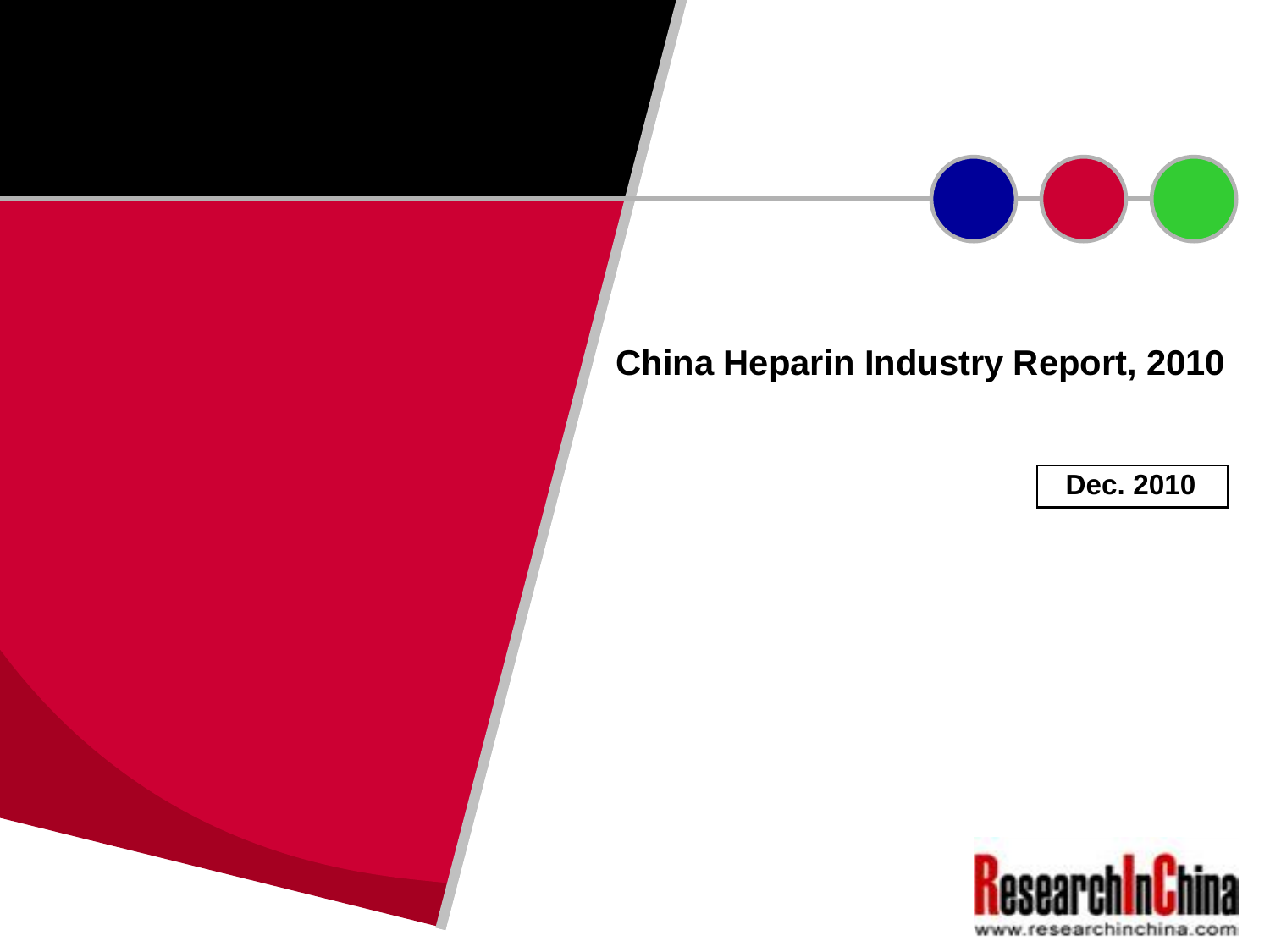The Vertical Portal for China Business Intelligence

# *China Heparin Industry Report*

- **Analyzes the international operating environment of China heparin industry, the status quo and competition pattern of Chinese heparin API and heparin drug market;**
- **Elaborates the operation and development prospect of relatively competitive Chinese manufacturers of heparin API and/or preparations.**

Please visit our website to order this report and find more information about other titles at **www.researchinchina.com**

## **Related Products**

China Hospital Industry Development and Investment Report, 2009-2010

China Pharmaceutical Chain Industry Report, 2010

China Chemical Pharmaceutical Industry Report, 2009-2010

China Hemodialysis Industry Report, 2009-2010

China Orthopedic Instrument Industry Report, 2009- 2010

China PTCA Balloon Catheter Market Investment Report, 2009-2010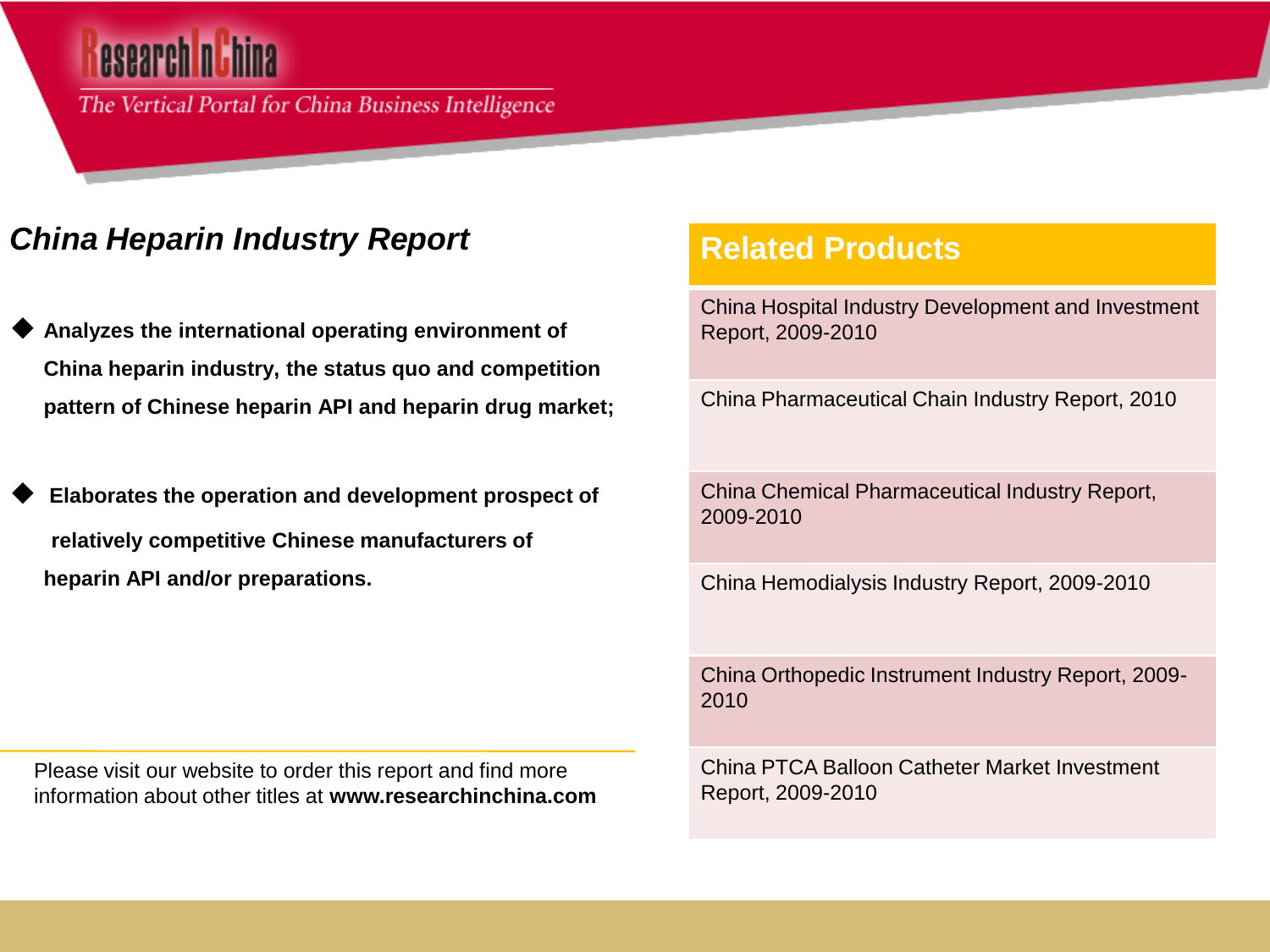The Vertical Portal for China Business Intelligence

# **Abstract**

Although it is with rich source of heparin raw materials, China lags behind in the manufacturing technologies for heparin drugs. Chinese heparin industry presents mainly the exportation of heparin API (Active Pharmaceutical Ingredients) and the importation of heparin drugs.

In 2009, China's heparin API export volume reached 13.4 trillion units, accounting for 47.5% of the world's total heparin API supply. The overseas markets of China heparin and its salt and the exporting enterprises are relatively concentrated in distribution. During the period from January to October of 2010, the top five export destinations of China's heparin and its salt were France, Germany, the USA, Austria and Italy, altogether taking 88% of China's heparin API export value in the same period. In H1 2010, the top four Chinese exporting enterprises of heparin and its salt include Shenzhen Hepalink Pharmaceutical Co., Ltd, Changzhou Qianhong Bio-Pharma Co., Ltd, Nanjing King-Friend Biochemical Pharmaceutical Co., Ltd, and Yantai Dongcheng Biochemicals Co., Ltd, with a share of 79% in all of China's herparin API export value in the same period.

### **Export Destinations of China Heparin and Its Salt, Jan.-Oct., 2010 (by Value)**



Source: ResearchInChina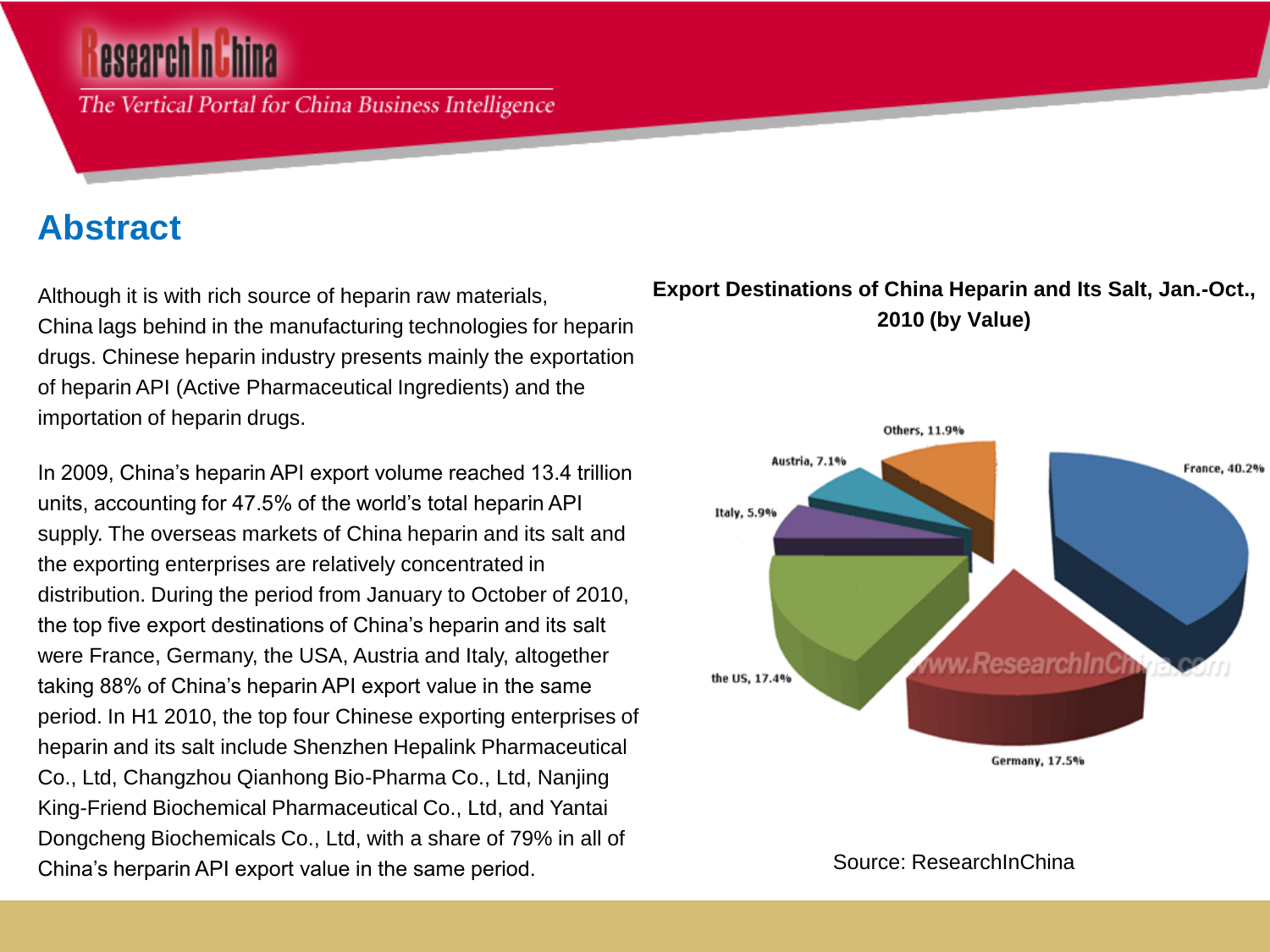The Vertical Portal for China Business Intelligence

Heparin drugs, the downstream products of heparin API, are essential antithrombotic drugs. With the explosive population of cardio-cerebrovascular sufferers in China, the market share of heparin drugs keeps increasing year by year. Taking lowmolecular weight heparin preparation with a 87.4% share of China's heparin drugs market (2009) for example, the market size grew at an annual rate of 18% between 2006 and 2009. And in 2009, it touched RMB 1.11 billion.

#### **China Low-Molecular-Weight Heparin Drug Market Size, 2006-2009 (Unit: RMB100M)**



Yet, Chinese market of heparin drugs, in particular the market of low-molecular weight heparin, is dominated by foreign brands on account of technology barriers although China is the world's key supplier of heparin sodium API.

In terms of low-molecular heparin sodium market, the four foreign brands including France-based Sanofi, America-based Pfizer Pharmaceuticals and Abbott Laboratories, Italy-based ALFA WASSERMANN took a sizable lead of 83.8% market share in 2009. In particular, France-based Sanofi, whose market share accounted for 54.5%, continued to rank the first place. But among the domestic enterprises, Shandong QILU Pharmaceutical takes the lead with the market share no more than 7.4%. In low-molecular heparin calcium market, GlaxoSmithKline topped the list in 2009 with the market share of 59%, far ahead of China-based Hebei Changshan Biochemical Pharmaceutical, runner-up with the market share of 12%.

Source: Medical Economic News; ResearchInChina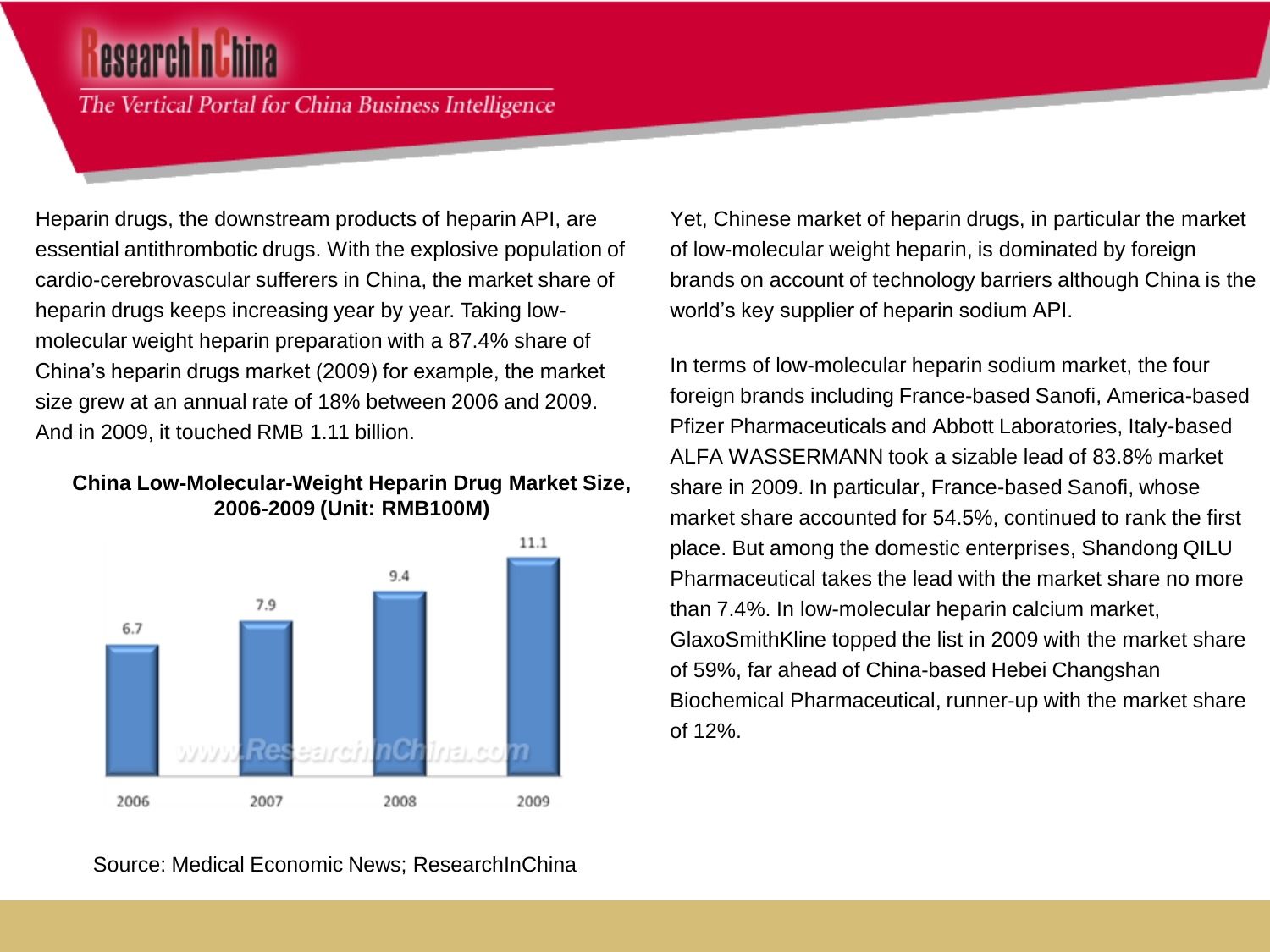# esearch nu hina

### The Vertical Portal for China Business Intelligence

# *Table of contents*

#### **1 Profile of Heparin Industry**

- 1.1 Definition & Classification
- 1.2 Industry Chain

#### **2 International Operating Environment of Heparin Industry**

2.1 Demand of Heparin Medicine 2.2 Distribution of Heparin Medicine Demand 2.3 Heparin API Demand 2.4 Overseas Competitors 2.4.1 Organon 2.4.2 SPL 2.4.3 Sanofi-Aventis 2.4.4 GlaxoSmithKline 2.4.5 Pfizer Pharmaceuticals Limited 2.5 Related Policy 2.6 Market Forecast

#### **3Current Development of China Heparin API Industry**

3.1 Market Overview 3.2 Demand & Supply 3.3 Competition Pattern 3.4Dynamics 3.5Related Policy 3.6 Market Forecast

#### **4 Current Development of China Heparin Preparation Industry**

4.1 Overview of Antithrombotic Drugs 4.2 Market Overview 4.3 Demand & Supply

4.4 Competition Pattern 4.5 Dynamics & Patents 4.6 Market Forecast

#### **5 China's Import & Export of Heparin**

5.1 Exporting Trade 5.1.1 Export Quantity and Prices 5.1.2 Export Destinations 5.1.3 Chinese Exporting Enterprises 5.2 Import Trade

#### **6 Heparin Manufacturers in China**

6.1 Shenzhen Hepalink Pharmaceutical 6.1.1 Profile 6.1.2 Operation 6.1.3 Dynamics 6.2 Changzhou Qianhong Bio-Pharma 6.2.1 Profile 6.2.2 Operation 6.2.3 Dynamics 6.3 Nanjing King-Friend Biochemical Pharmaceutical 6.3.1 Profile 6.3.2 Operation 6.4 Yantai Dongcheng Biochemicals 6.4.1 Profile 6.4.2 Operation 6.5 Tianjin Chase Sun Pharmaceutical 6.6 Hebei Changshan Biochemical Pharmaceutical 6.7 Wanbang Biopharmaceuticals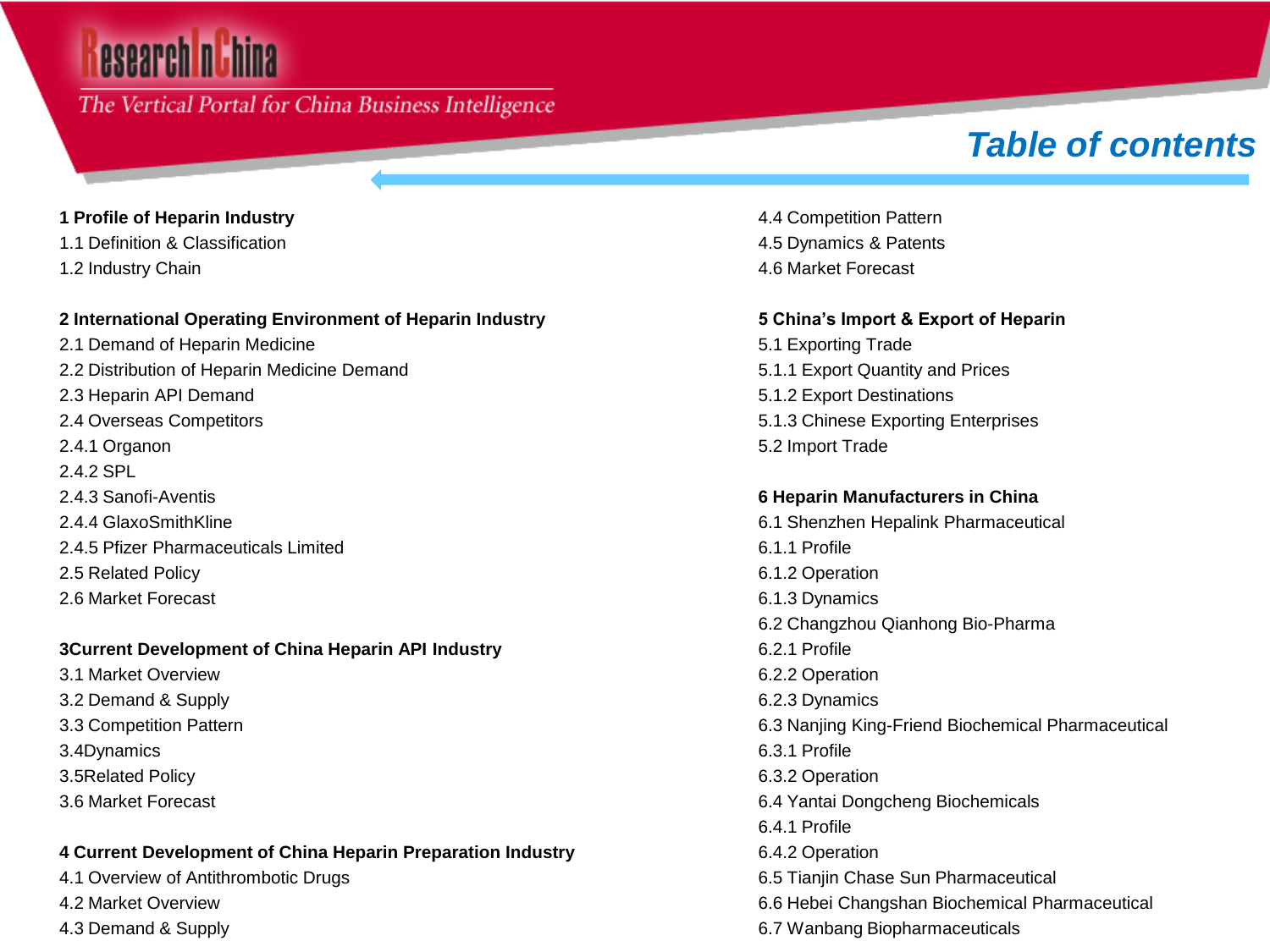# esearch nuhina

### The Vertical Portal for China Business Intelligence

# *Selected Charts*

- Heparin Industry Chain
- Sales of Heparin Drugs Worldwide, 2003-2012E
- Distribution of Heparin Drug Consumption Worldwide, 2009
- Distribution of Heparin API Demand Worldwide, 2009
- Heparin Sodium Operating Income and Growth of Sanofi-Aventis, 2007-2009
- Forecast of Global Heparin Drug Market Development
- Heparin API Export Scale of China and Its Percentage in the World Total, 2009
- Number of Slaughtered Fattened Hogs (Head) and Year-end Number of Hogs (Head) of China, 2003-2009
- Price Trend of Crude Sodium Heparin in China, 2007-2009
- World's Major Manufacturers of Heparin Sodium API, Jan.-Sep., 2009
- Heparin Sodium API Supply in China and the World and China's Share, 2011-2012
- China Antithrombotic Drug Market Size and Growth Rate, 2003-2009
- Distribution of Three Major Categories of Antithrombotic Drugs in China, Mar., 2009
- Proportion of China-made Clopidogrel Sulfate and Ozagrel Products in Antithrombotic Drugs, 2005-2009
- Market Shares of Key Anticoagulant Medicines of China, Sep.2008-Sep.2009
- Proportion of Lumbrokinase Products of China in Anticoagulant Medicines, 2005-2009
- Chinese Market Scale of Heparin Preparation Products, 2009
- Proportion of Low-molecular Heparin Calcium and Low-molecular Heparin
- Sodium in Anticoagulant Medicines of China, 2005-2009
- Market Demand for Heparin Sodium Injection Solution in China, 2007-2012
- Competition Pattern of China Low-Molecular-Weight Heparin Sodium Market, 2009
- YoY Growth Rate for Sales of Main Competitive Enterprises of Low-molecular Weight Heparin Sodium in China, 2009
- Competition Pattern of China Low-Molecular-Weight Heparin Calcium Market, 2009
- YoY Growth Rate for Sales of Main Competitive Enterprises of Low-molecular Weight Heparin Calcium in China, 2009
- Main Patents for Low-Molecular-Weight Heparin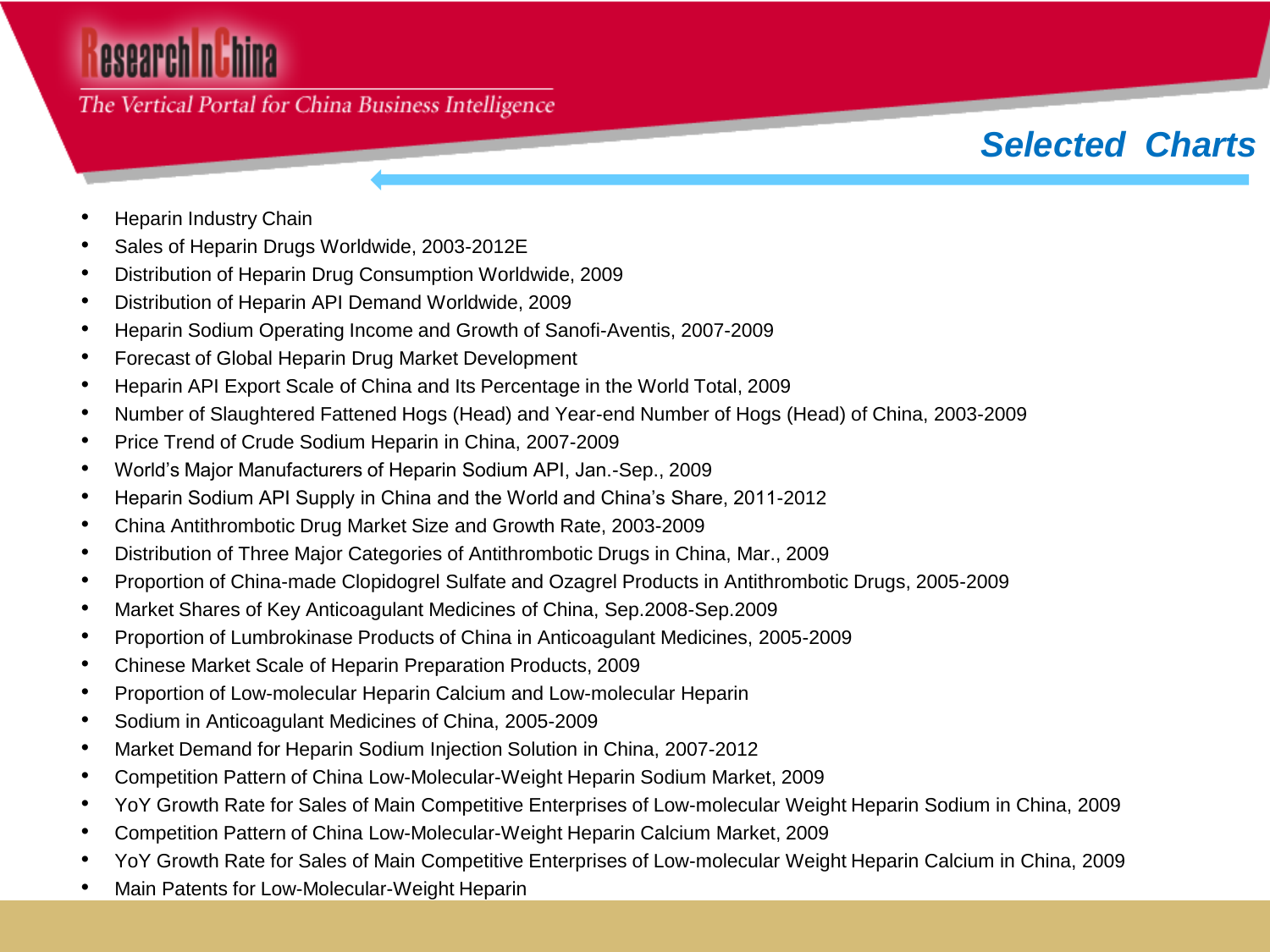# esearch nuhina

The Vertical Portal for China Business Intelligence

## *Selected Charts*

- China Low-Molecular-Weight Heparin Drug Market Size, 2006-2014
- Export of Key Western Medicines of China, Jan.-Jun. 2009
- China's Export Volume and Price Trend of Heparin Products, 2002-2010
- Countries to which China Heparin and Its Salt Get Exported, Jan.-Oct., 2010
- Main Chinese Exporting Enterprises of Heparin API and Their Percentages, Jan.-Sep., 2009
- Import Volume and Unit Price Trend of Heparin Products in China, 2008-2010
- Destinations of China's Heparin Product Imports, 2008-2010
- Import Origins of China Heparin Products, 2008-2010
- Heparin Sodium API Operating Income of Shenzhen Hepalink Pharmaceutical Co., Ltd., 2007-2009
- Heparin Sodium API Revenue of Shenzhen Hepalink Pharmaceutical Co., Ltd by Product, 2007-2009
- Heparin Sodium API Revenue of Shenzhen Hepalink Pharmaceutical Co., Ltd by Region, 2007-2009
- Client Distribution of Heparin Sodium API Sales of Shenzhen Hepalink Pharmaceutical Co., Ltd., 2007-2009
- Total Profit of Shenzhen Hepalink Pharmaceutical Co., Ltd., 2007-2009
- Operating Income Structure of Main Products of Changzhou Qianhong Bio-Pharma Co., Ltd, Jan.-Jun., 2010
- Sales Revenue of Heparin Sodium API and Injection Solution of Changzhou Qianhong Bio-Pharma Co., Ltd., 2007-2010
- Heparin Export Value and Percentage of Changzhou Qianhong Bio-Pharma Co., Ltd., 2007-2009
- Top Five Clients of Heparin Sodium API of Changzhou Qianhong Bio-Pharma Co., Ltd, 2009-2010
- Operating Income and Total Profit of Nanjing King-Friend Biochemical Pharmaceutical Co., Ltd, 2007-2008
- Heparin API Export of Nanjing King-Friend Biochemical Pharmaceutical Co., Ltd., Jan.-Sep., 2009
- Operating Income and Profit of Yantai Dongcheng Biochemicals Co., Ltd, 2007-2008
- Heparin API Export of Yantai Dongcheng Biochemicals Co., Ltd, Jan.-Sep., 2009
- Operating Income and Net Income of Tianjin Chase Sun Pharmaceutical Co., Ltd., 2007-2010
- Operating Income (by Product) of Tianjin Chase Sun Pharmaceutical Co., Ltd, 2009
- Heparin Calcium Sales Revenue and YoY Growth of Tianjin Chase Sun Pharmaceutical Co., Ltd, 2007-2009
- Gross Margin of Molecular Heparin Calcium of Tianjin Chase Sun Pharmaceutical Co., Ltd., 2007-2009